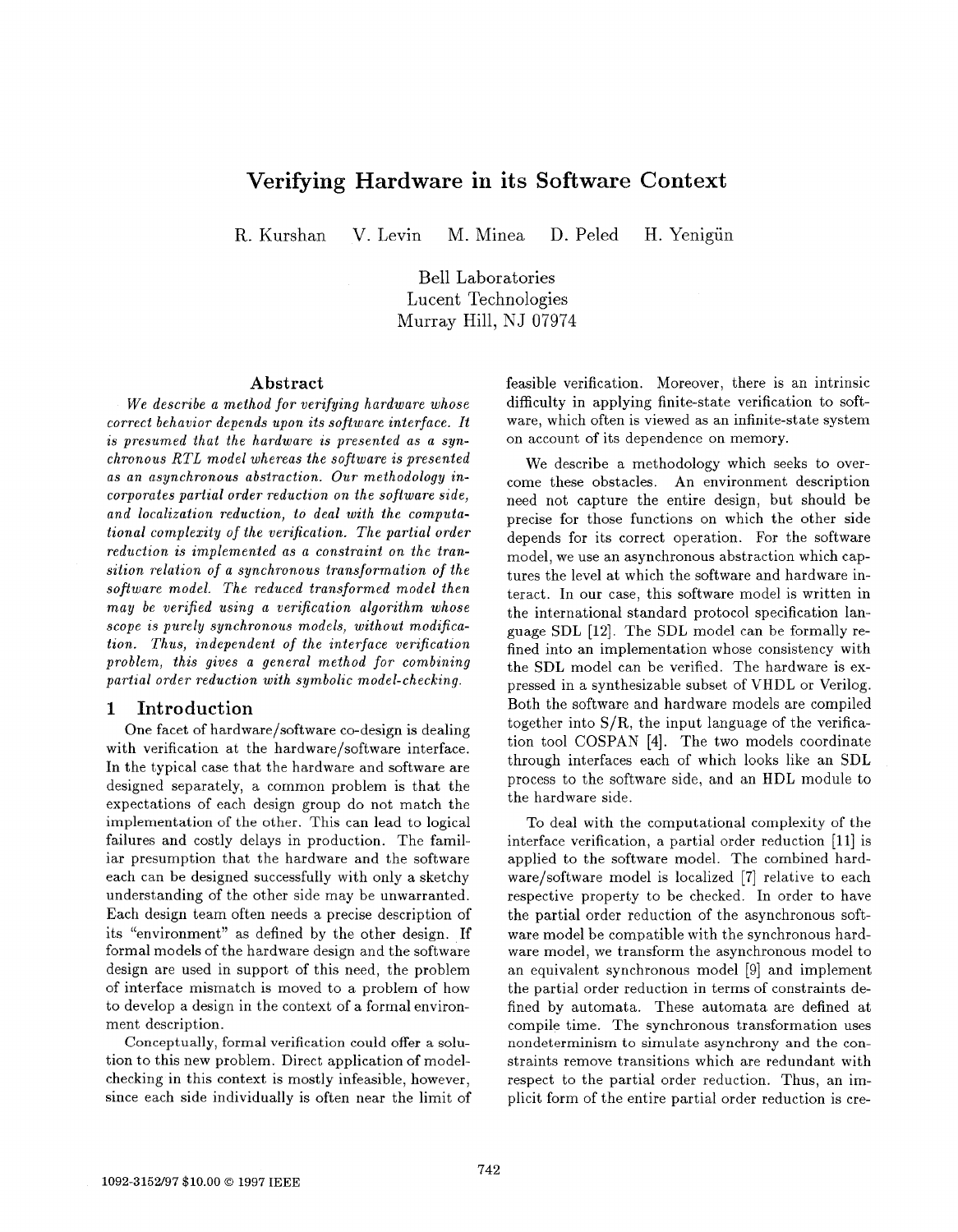ated statically by the compiler, without any need to modify the COSPAN verification tool. The reduced model is checked by COSPAN in the same manner **as** any synchronous model. Independent of the interface verification problem, this gives a general method for combining partial order reduction with symbolic model-checking .

#### **1.1 Previous Work**

While hardware/software co-design has been treated extensively in terms of methodology, little has been published on formal co-verification. The co-verification problem is treated mainly as a testing problem, and a number of commercial tools have appeared for testing software in the context of hardware, and vice versa.

Partial order reduction and symbolic state space search have been applied widely to cope with the intrinsic computational complexity of model-checking. Typically, these techniques are applied separately only one or the other  $-$  since they appear to be incompatible. Partial order reduction algorithms in the literature **[3,** 6, 11, **131** are based intrinsically upon explicit state enumeration in the context of a depth-first search. The partial order reduction is derived dynamically in the course of enumerating the states. Symbolic verification deals only with sets of states defined by respective Boolean functions. State reachability is expressed in terms of the convergence of a monotone state set operator which implements a breadth-first search of the state space. What makes partial order reduction problematic in this context has to do with guaranteeing that certain transitions which may be deferred in the course of the state space search (thus giving rise to the desired reduction), are not deferred indefinitely (resulting in an incomplete search). The usual way this is implemented in the context of explicit-state enumeration, is to explore all such deferred transitions in the course of closing any cycle during a depth-first search.

Nonetheless, there is no intrinsic reason that partial order reduction and symbolic verification cannot be combined. Perhaps the first published proposal for such a combination is [l]. In that paper, the cycleclosing condition is replaced by some additional steps in the course of the symbolic breadth-first search, requiring the normal model-checking algorithm to be altered.

In contrast, the algorithm presented here constructs an automaton which implements the partial order reduction implicitly. The reduction is completely isolated from the model-checking algorithm and it therefore does not depend on a specific search technique.

# **2 Hardware/Software Co-verification**

One could envision a design methodology which starts from an abstract behavioral design model. This model may not distinguish hardware from software. If it does, it need not be reflected syntactically and need not be evident architecturally either, appearing perhaps only as an annotation. Such a unified abstract behavioral model could be formally verified and then formally refined (in a verifiable manner) to separate hardware and software components. The verification of the refinement would guarantee that the properties verified in the abstract design model are inherited by the coordinated behavior of the hardware and software implementation models [7], relieving the need to further check these properties in the refinement.

An advantage of this approach is that functional verification which today is conducted at the synthesizable (RTL) level, instead could be conducted at an abstract behavioral level, where the design model is simpler. This not only aids the verification process, but also simplifies and accelerates the functional debugging itself, as there are fewer constructs that need to be altered to fix a design error. At this earlier stage of design development, the verification can be used to support architectural design evolution by spotting logical weaknesses in a preliminary architecture. Moreover, supporting debugging at an earlier stage in the design cycle is a well-known accelerant of the entire design development. In contrast, conventional design methodologies normally support testing and functional debugging only at a much later stage, once the synthesizable model is complete. Thus, the successive refinements design development methodology both accelerates the design process and produces more reliable designs.

Although the benefits of design though formal stepwise refinement have been corroborated in pilot projects and reported for some time [5], there has been no evident surge in the **CAD** industry to embrace this apparently promising methodology. Reasons for this may lie with the significant methodological changes it would entail and perhaps even more, with a lack of commercial technology available to support this methodology. Nonetheless, now that formal verification is a commercial reality [8], users are beginning to awaken to the benefits of abstraction and refinement. In the case of the Lucent Technologies verification tool FormalCheck<sup>TM</sup>, this is the single most sought-after advanced enhancement requested by users.

There are a number of ways such a feature could be introduced and supported. One good way is as a solution to a well-known important problem such as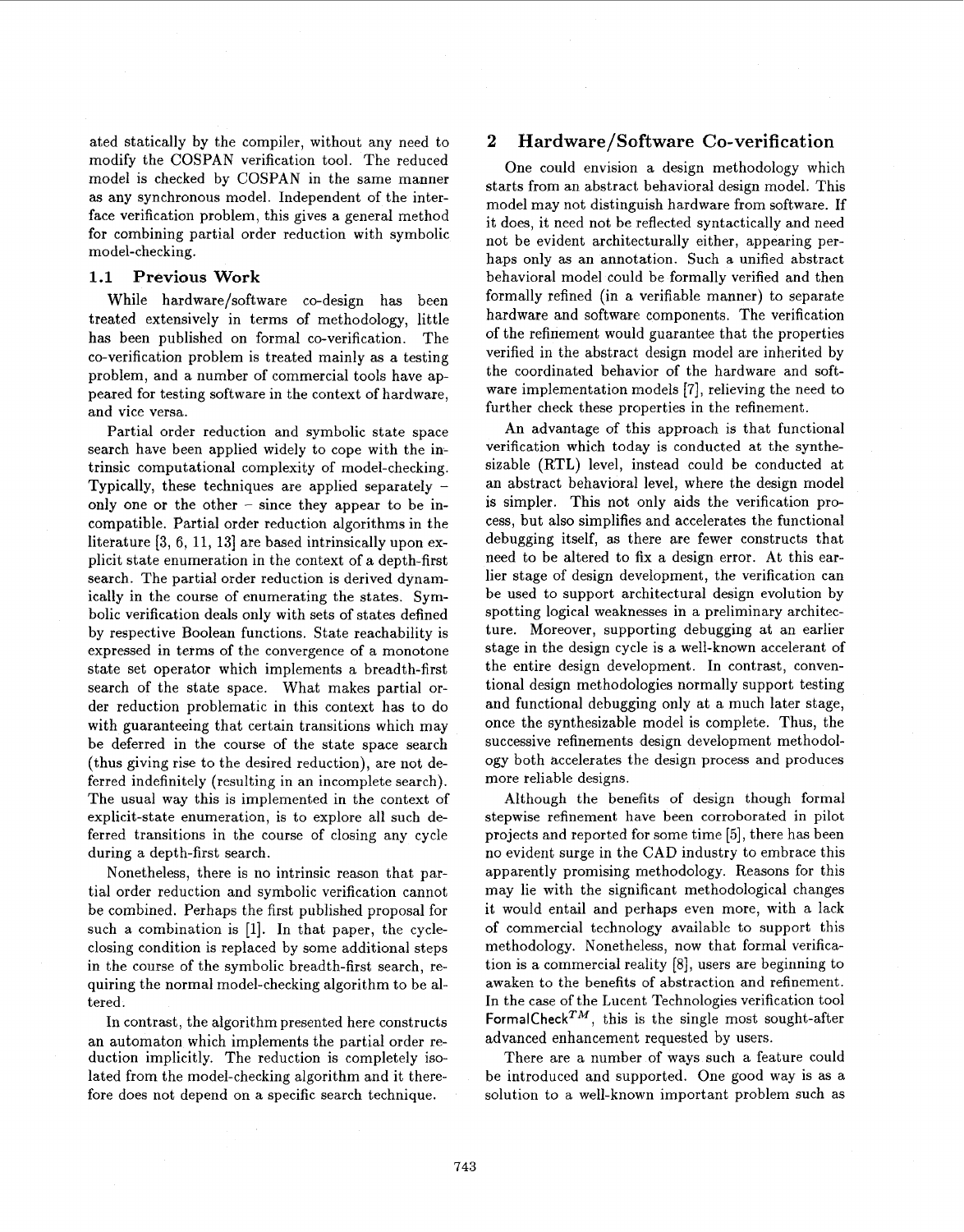dealing with design complexity.

In this article, we suppose that the technology for abstraction and refinement already has been introduced into a verification tool such as FormalCheck, and we explore how this technology could be extended to solve the titled problem. At some future further in the distance, we may imagine a unified representation of hardware and software. Pragmatically, we believe such a unified representation will need to be approached incrementally, and only after proving the over-all methodology using contemporary frameworks. Thus, we have developed a system for co-verification based on existing programming environments developed for VHDL, Verilog and SDL as we will describe presently. However, the methodology described here is not strongly tied to a particular representation of hardware or software, except with regard to the granularity of time as a mediating design factor. For hardware, it is assumed that the design is (clock) cycle dependent and thus we use a synchronous model of coordination. By contrast, software is presumed to operate under synchronization conditions guaranteed by its host, and thus coordination among software design components is modelled as asynchronous, and in fact as interleaving. (There may be occasion to model asynchronous hardware. For this, interleaving semantics may not be an appropriate model, if the possibility of two simultaneous asynchronous events needs to be considered.)

At least for the present, since hardware and software are viewed at different levels of abstraction and embrace conceptually different aspects of a design, it is not unnatural to represent them with different languages tailored to their respective applications. The choice of a hardware description language within this context is strongly dictated by current use: it must be VHDL or Verilog. While these languages are closer in their use to low-level programming languages than to formal description techniques, the strong semantics which adheres to them from synthesis, as well as the perceived support for more structural constructs, make them suitable formal description languages. Our platform supports both. Unlike with hardware, there is no widely accepted formal description language for software. As the size of the software projects makes their management increasingly difficult, the value of using formal languages and formal verification in the software development has been better understood. Some companies have designed their own formal languages and tools, and other languages have been promoted by international standardization. The Specification and Description Language (SDL), a

standard language of ITU-T (formerly CCITT), is one of the most promising of these languages. It is regularly updated by ITU-T and has already found some applications in software projects. Likewise, we have focused on the use of SDL for software description, in order to advance software programming to a more abstract level, as it has been achieved to a certain extent with hardware level through the use of the hardware description languages VHDL and Verilog. Once it has been verified, an SDL description of a system can serve as a formal documentation and be used in the development phase. With the support of formal verification, a refinement may be checked against an abstract SDL model, and then synthesized automatically by generated C code as is supported through COSPAN.

Our approach takes advantage of an existing compiler [2] from SDL to S/R (the native language of COSPAN), which has been implemented in order to verify software systems written in SDL using COSPAN. A modified version of this compiler, together with COSPAN, form the tool basis for our coverification method. We assume that the hardware part of the co-design is described either in VHDL or Verilog, for which a translator to S/R is supported by the commercial tool Formalcheck, and the software part is described in SDL. The interface between hardware and software is also described in SDL, but with a slight modification in semantics, described in [10]. In essence, it allows an interface process to read and write (combinational) signals from the hardware part. The coordination of an interface process with software processes and with other interface processes is handled completely by the SDL communication mechanism, namely the signal exchange through buffers. Therefore an interface process looks like another software process from the view point of the software part. An interface process interacts with the hardware using shared variables called *interface varzables* in the synchronous fashion of the hardware. Therefore, it appears like another hardware module to the hardware part of the system. The hardware, software and the interface parts of a co-design system are translated into S/R. This enables us to treat the entire co-design system having different parts with different natures, as a single synchronous system.

We distinguish between two types of global transitions in a co-design system. The transition of a single SDL process is called a *software transztzon.* The other kind of global transition is a *hardware transztion.*  Since hardware has a synchronous nature, a hardware transition corresponds to simultaneous transitions of all the hardware modules in a synchronous hardware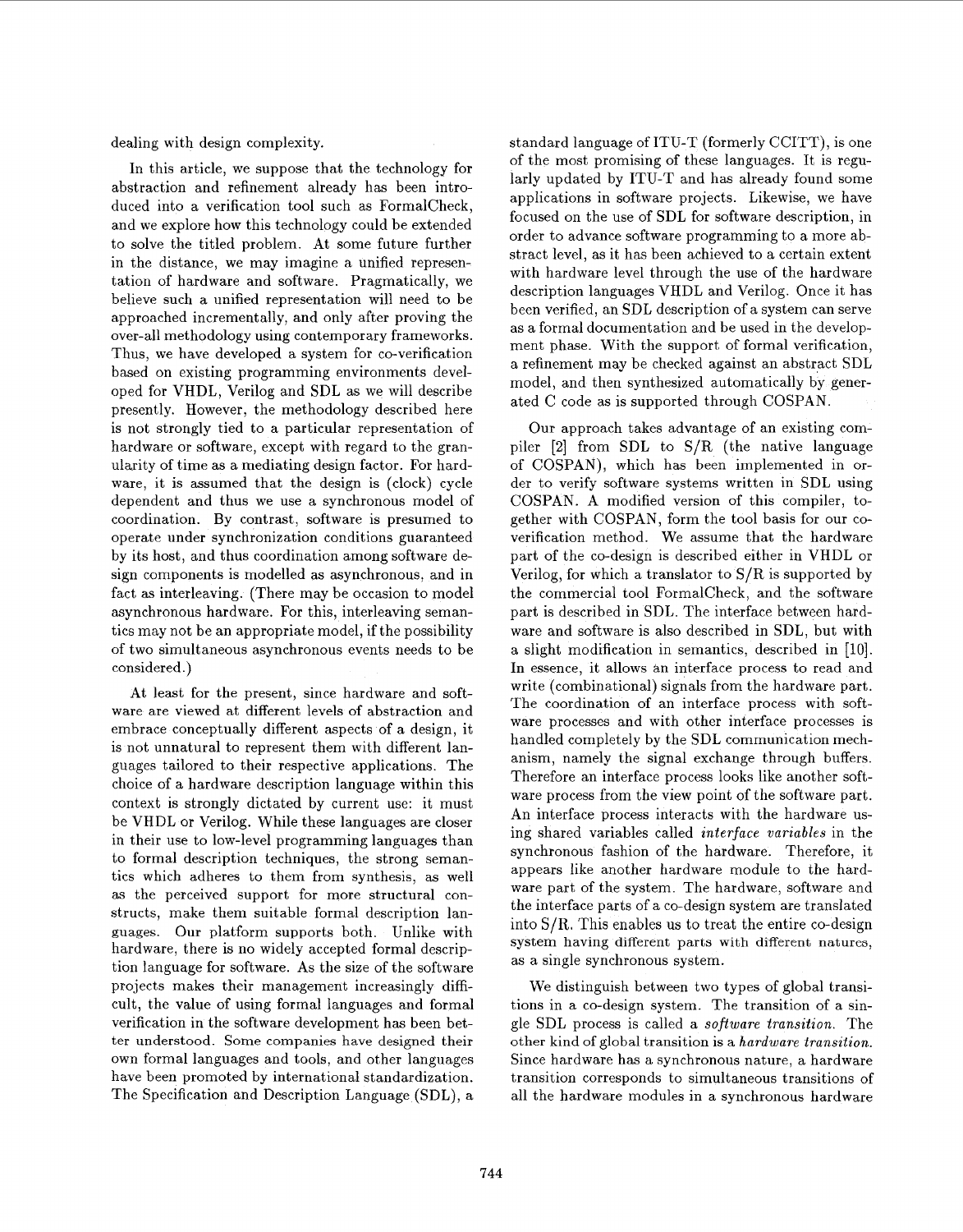component. An interface process can have both kinds of transitions. **A** transition of an interface process in which an interface variable is referenced counts as a hardware transition. Otherwise, it counts as a software transition. Since different abstraction levels can be used for hardware and software, we do not make an assumption about the relative speeds of the software and hardware.

Conventional verification of purely hardware or purely software systems already faces great problems in dealing with complexity. In order to be able to deal with the far greater complexity when both a hardware and a software system are considered together, we use two different approaches to co-verification, assuming that the properties to be verified refer mainly either to the hardware part or to the software part.



Figure 1: Software-centric view



Figure 2: Hardware-centric view

## **2.1 Software-Centric Verification**

To verify software properties of a co-design, we use a software-centric approach. While verifying the software part may not at first appear to be a fundamental part of the hardware verification, in fact it is. The reason is that it is not useful to verify the hardware in the context of a faulty software model. The software model must also be debugged. Of course the same argument applies to verifying the software model

in the context of a buggy hardware model. Thus, a few software-hardware-software iterations of verification centricity may be necessary before the co-design stabilizes, and both sides verify.

In the software-centric view of a co-design system, each interface process encapsulates a set of hardware modules, which may be common for two or more interface processes. In other words, several interface processes may coordinate with one hardware subsystem which forms their shared resource.

Figure  $1$  illustrates the structure of the softwarecentric view of a system. The software system represented by the circles form a pure SDL system, with all processes coordinating asynchronously. The interface processes together with the hardware components form an environment for this SDL system. Therefore, the concept of environment, which is considered to be completely non-deterministic in [12], becomes a structured world which enforces constraints on the behavior of the SDL system. Since the aim of the softwarecentric approach is to verify software properties, the hardware part typically can be reduced automatically to a high level of abstraction through localization reduction (see below). The role of the hardware part is to adequately constrain the software part, in support of its verification.

In order to further cope with the complexity of the software-centric verification, we incorporate partial order reduction to reduce complexity of the SDL model. Unlike other applications of this reduction technique which implement the reduction dynamically in the course of the state reachability, we needed an algorithm which would be compatible with the synchronous nature of the companion hardware parts. Moreover, on account of the large state space contributed by the hardware, we needed to be able to apply the reachability analysis symbolically. These needs led us to search for a way to implement the partial order reduction statically (during compile time) in a fashion that would be compatible with symbolic search. We started with the idea that a partial order reduction can be viewed as a constraint on the transition relation of the unreduced system, and that such a constraint could be represented synchronously as an automaton, compatible with COSPAN's underlying automata-theoretic basis. Furthermore, COSPAN efficiently implements safety constraints in a fashion that prevents the exploration of unaccepted traces. Although we originally envisioned that we would need to augment COSPAN's core algorithms to implement the cycle-closing condition discussed above, it clearly is of great advantage that we have discovered a way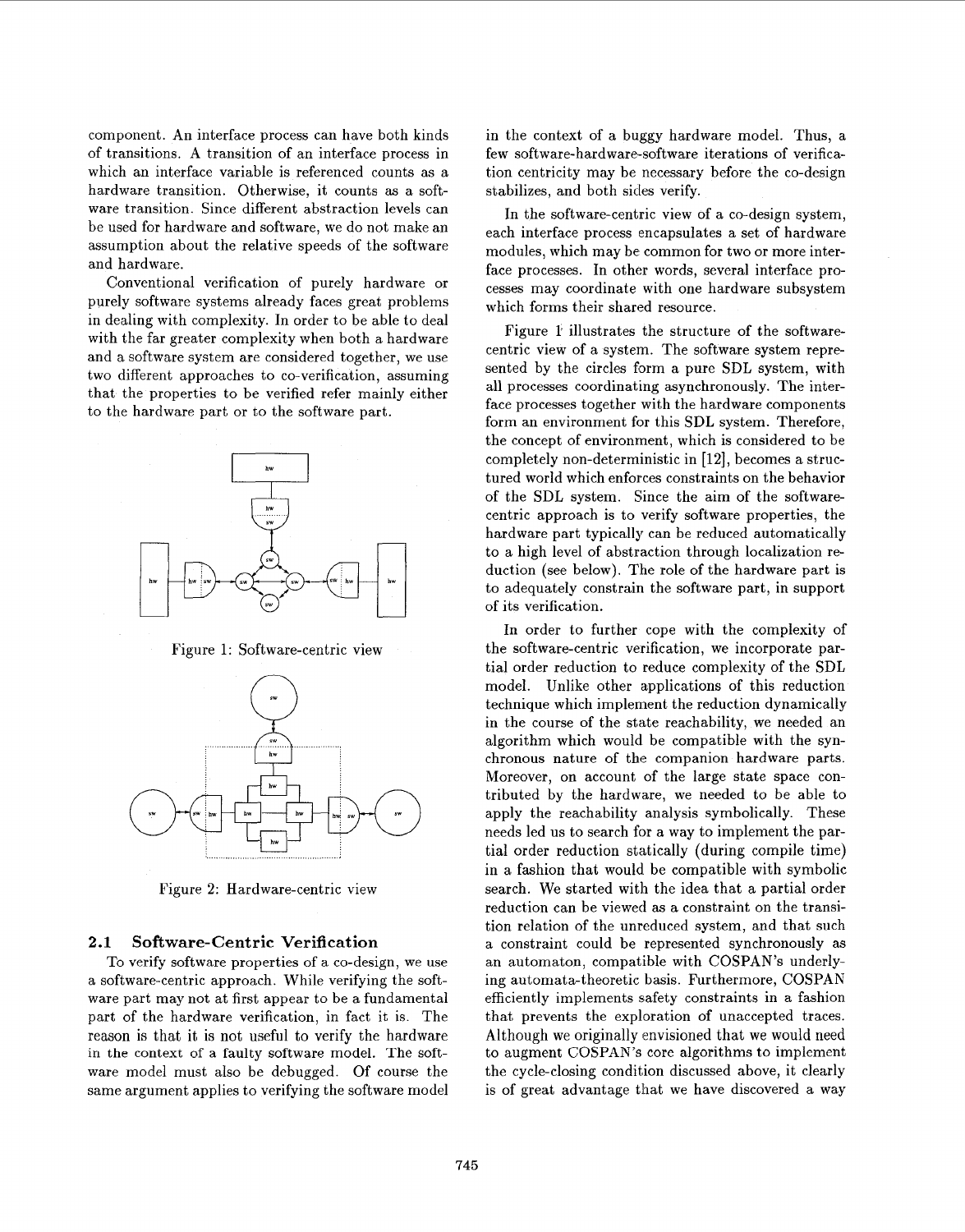to avoid this. Instead, the cycle-closing condition is implemented into the statically defined constraint automaton as well. No change to COSPAN was necessary - the partial order reduction is encoded completely into the input program by the SDL compiler.

The SDL model is transformed to an equivalent synchronous model using nondeterminism to simulate asynchrony, as described in [9]. The statically derived automaton which implements the partial order reduction is then composed with this synchronous transformation of the SDL model, and the (unreduced) synchronous hardware model. Localization reduction [7] is then applied to this combined synchronous model, in order to reduce it relative to the property being checked. When the property is implemented mainly through control structures in the SDL model, it can be anticipated that much of the hardware will be abstracted by this automatic procedure.

#### **2.2 Hardware-Centric Verification**

Hardware-centric verification is used to check properties relating mainly to the hardware side of the codesign. Figure **2** shows an example of a a hardwarecentric view of a co-design system. The software modules in Figure 2 correspond to distinct SDL systems which can coordinate only through the hardware. Each SDL system has only one interface process. Unlike the dual software-centric view, in the hardwarecentric view, only hardware modules which are part of the same subsystem are considered at any one time. Thus, within the dashed box of Figure 2, all the modules coordinate synchronously. If there are other hardware components in the greater system, they must be treated in a separate hardware-centric model. The interface processes together with the pure SDL systems form an environment for the hardware part and establish constraints on the primary inputs of the hardware.

Just as with the software-centric system, partial order reduction followed by localization reduct may be applied. However, if little of the software side gets entailed in the hardware-centric verification, localization reduction may suffice, and be faster than running both algorithms in succession.

## **3 Partial Order Reduction**

There is an extensive literature on partial order reduction techniques (see, for example, **[3,** 11, 131). Here, we use the ample set method of Peled [11]. Partial order reduction in general exploits the observation that in models of coordination with the semantics of interleaved events, concurrent events are modelled by executing the events in all possible orders. The reduction exploits the fact that properties for such systems

cannot distinguish among the different orders, producing a representation of the checked system which contains only a subset of the states and transitions of the original system. This representation is a quotient of the unreduced model, being equivalent to the unreduced model with respect to the property. The subset of the behaviors in the quotient, which are the paths in a *reduced state graph,* need only preserve the checked property. Namely, when the model-checking algorithm is applied to the reduced state graph, it would result in a positive answer when the property holds, and a counter example when it does not hold.

#### **3.1 The Ample Sets Method**

For each state s of the modelled system, there is a set of (atomic) transitions that can be executed next, or are *enabled.* These will be denoted by *enabled(s).*  The simple model-checking algorithm constructs the state graph of the program by performing a search, typically, a depth or breadth first search. The search starts with an initial state and progresses to explore its immediate successors, generated by applying the enabled transitions, then their successors, and so on. Different search strategies vary from each other by the order in which the successors are searched.

From a given state s, the partial order reduction explores only a subset of the enabled transitions: the set *ample(s).* Such an *ample set* is chosen to enforce some conditions that guarantee the preservation of the checked property in the resulting quotient.

We assume that every state is labeled by some subset of the atomic propositions that appear in the formulation of the checked property. We denote by *L(s)*  the set of propositions that hold in *s.* Before presenting the conditions we use for choosing *ample(s),* we define two more concepts. **A** pair of transitions is said to be *independent,* if executing one and then the other starting at any state *s* results in the same subsequent state s', regardless of the order of execution. We require moreover that if one of them is enabled, then after executing the other, the first remains enabled. The second concept is that of *invisible transitions*. A transition is invisible if when executed, it does not change the state labeling. That is, for each pair of states s and *s',* if executing the transition from *s* results in s', then  $L(s) = L(s')$ .

We now give sufficient conditions on the sets *ample(s)* for the resulting partial order reduction to preserve the given property. The explanation of these conditions and a proof that they guarantee a reduced state graph that preserves the given property appears in [ll]. **A** state *s* is said to be fully *expanded* when  $ample(s) = enabled(s), i.e., all the transitions are se-$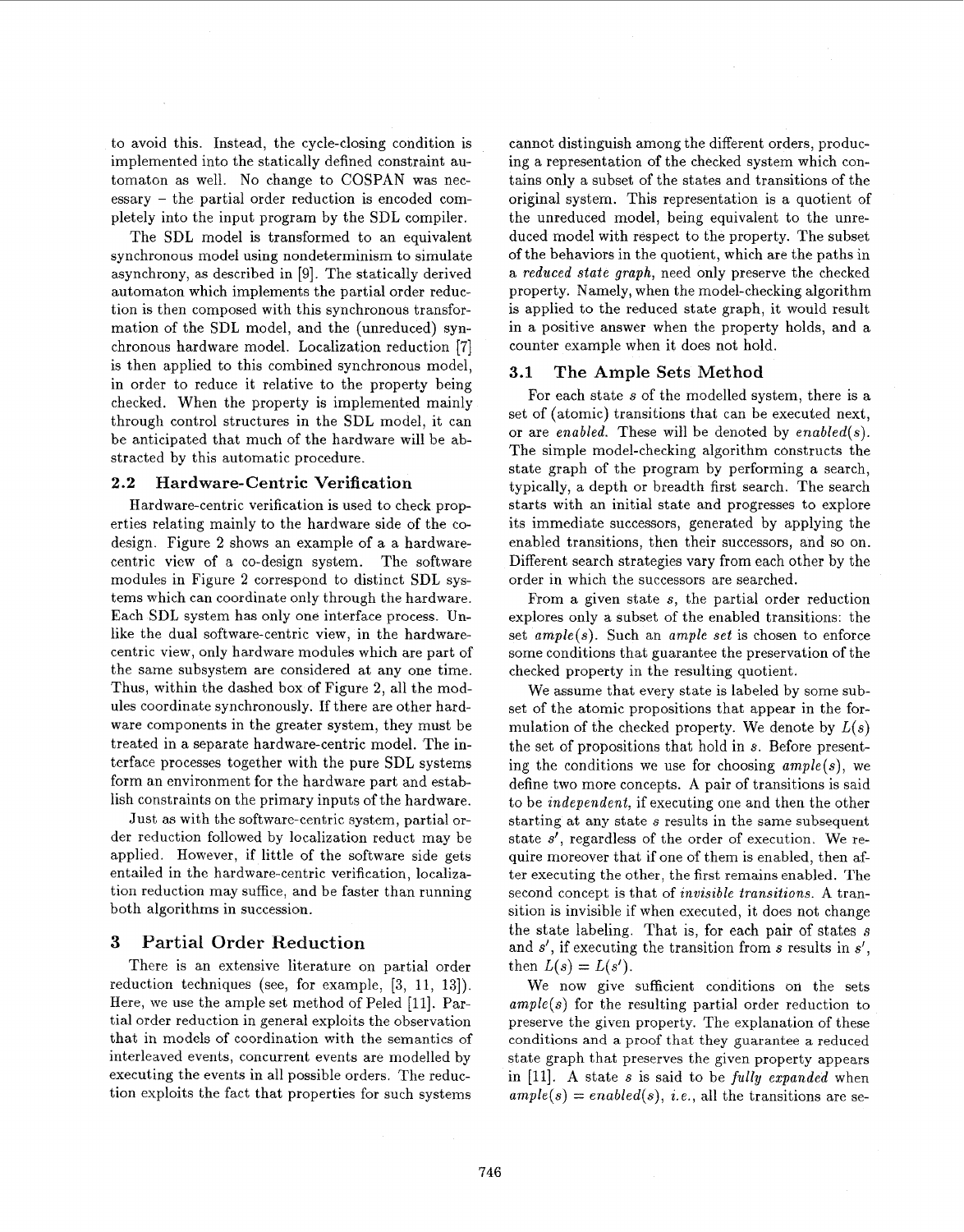lected.

- **CO [Non-emptiness condition]** *umple(s)* is empty if and only if *enabled(s)* is empty.
- **C1 [Ample decomposition]** For every behavior of the system, starting from the state s, a transition that is dependent on some transition in *umple(s)* never appears (in the unreduced model) before a transition from *ample(s).*
- **C2** [Non-visibility condition] If s is not fully expanded then none of the transitions in it is visible.
- **C3 [Cycle closing condition]** At least one state along each cycle of the reduced state graph is fully expanded.<sup>1</sup>

The first model-checking system to implement these conditions was SPIN [6]. In order to guarantee these conditions, the search mechanism of SPIN was changed and specialized for the reduction. Conditions **CO** and **C2** are trivial to check. *CO* is a local syntactic check and *C2* is guaranteed through scoping rules imposed syntactically on the design. Condition **C1** was translated into a set of checks on the transitions enabled at the current state *s.* For example, if some process can execute from its current program counter only local transitions that do not involve global variables or exchanging messages, then its set of transitions are guaranteed to satisfy Condition **C1.**  Condition **C3** was handled by checking whether a selected ample set closed a cycle (in depth-first search this happens when a state that is already on the search stack is reached). If so, the currently selected ample set was discarded in favor of an alternative selection.

In translating SDL to COSPAN, we wanted to use a partial order reduction. As already discussed, several goals dictated a solution different than the one used in [6]. Most particularly, in order to be able to use a symbolic state space search, we wanted a reduction algorithm which was not dependent on the use of depth-first search. The reduction described next has the added benefit that it can be used with any model-checking algorithm for synchronous models, without any modification of the model-checking algorithm whatsoever. Moreover, this new partial order reduction algorithm is very general, being insensitive to the mode of state space search employed.

# **3.2 A Generic Partial Order Reduction**

The main obstacle to implementing the reduction in the context of a breadth-first search is that we need to avoid the possibility of a cycle which does not contain any state which is fully expanded. At first sight, Condition **C3** suggests a substantial change to the modelchecking algorithm would be required to achieve this in the context of a breadth-first search *(cf* **[l]).** We show how this may be accomplished in fact very simply and generally, witlhout modification to the modelchecking algorithm. In principle, it should be capable of producing at least as good a reduction (measured in terms of reached states) as [6] or **[l],** although with symbolic analysis, the number of reached states is a poor complexity measure. Moreover, there are tradeoffs between the size of the reduction and the cost of producing the reduction, which are hard to compare across algorithms, in general.

For our purposes we streagthen Condition **C3** as follows:

**C3'** There is a set of transitions *T* such that each cycle in the reduced state space includes at least one transition from *T.* If *ample(s)* includes a transition from *T,* then *s* is fully expanded.

We call the set of transitions *T sticky transitions*, since intuitively, they stick to all other enabled transitions.

An easy way to find such a set  $T$  to look at the static control flow graph of each process of the checked system. Any cycle in the global state space projects to a cycle (or possibly a self-loop) in each component process. By breaking each local cycle, we are guaranteed to break each global cycle. This suggests the following further strengthening, which guarantees the above Condition **C3':** 

**C3"** Each cycle in the static control flow of a process of the modelled system contains at least one sticky transition, and if *ample(s)* includes a sticky transition, then *s* is fully expanded.

Condition **C3"** can be satisfied by using a static analysis algorithm on the (small) component processes, to find a set of sticky transitions *T,* lifted to the global state space from each respective component process. While finding a minimal sticky set is  $NP$  hard, (it is the same as removing transitions  $-$  the sticky ones - until there are no cycles left in the static control flow graph), it is NP hard in the size of the local control flow graph *(i.e.*, each process) which is small, not the much bigger global state graph. Moreover, one need not find a minimal *T.* One way to find a set of sticky transitions in a local control graph is to

**<sup>&#</sup>x27;There are other stronger and weaker conditions that can be used instead of Condition C3. This particular version fits well with our framework.**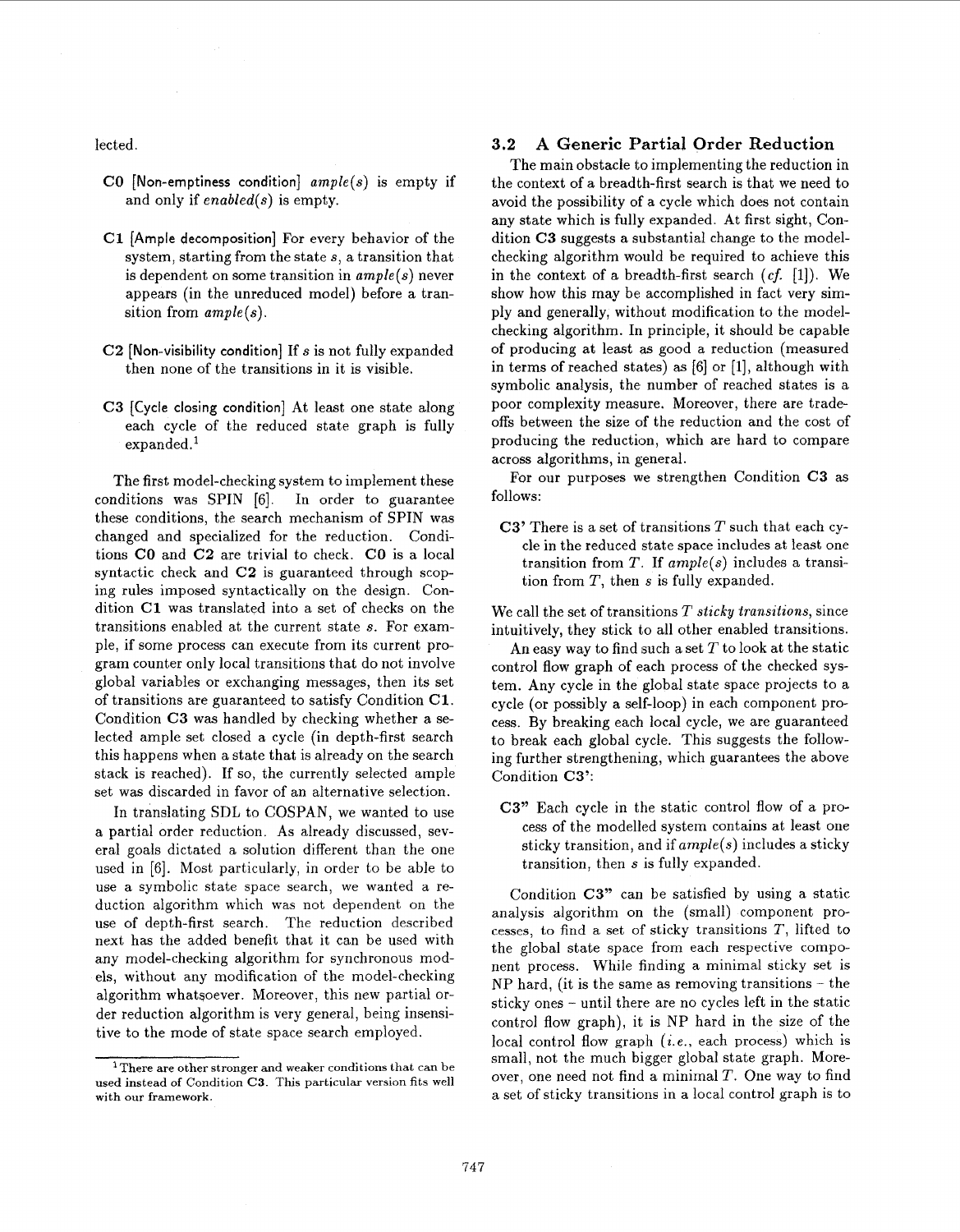choose all the back-edges in the course of a depth-first search, *i.e.*, an edge from the currently searched state to a state currently in the search stack. The resulting *T* is the lifting of each local back-edge. Since the local control graphs are small, they can be searched at compile time, at no perceptible cost. (Any syntactic transition is assumed to be an edge in the local control graph - while this heuristic could be foiled by a process with many unsatisfiable transitions, this is not commonly the case, and we envision a process as not only small, but as having a sparse set of transitions).

Note that priority is given to transitions that are not sticky. Sticky transitions may be deferred, although no cycle can be closed without having passed through at least one sticky transition. It is possible that a global cycle may include more than one fully expanded state, due to sticky transitions lifted from different processes. However, since sticky transitions have low priority, and the reduction algorithm tries to select the other transitions first, it may be worthwhile to defer several of them to a point where they all can be taken from the same state. This is possible because the expansion for sticky transitions may occur anywhere along a cycle.

## **3.3 The COSPAN Implementation**

In practice, one may weaken C3", as follows. A cycle in the reduced state graph cannot consist of only receiving messages, since all message queues would then become eventually empty, and some sends would be required to close the cycle. Thus, local control flow cycles with only message receives do not have to include a sticky transition; it must be part of another cycle projected from a cycle in the global state graph. (While that this is true also for sending messages,  $$ the queues will eventually get filled  $-$  if the same relaxation is allowed at the same time to both sending and receiving messages, they can cancel the effect of one another and be part of a global state graph cycle.) This observation can be used to design an algorithm that is linear in the size of the control graphs of each process. After removing the receiving transitions from the control graph of a process, a linear time search can be performed on the remaining transitions to identify any back-edges and mark them as the sticky transitions.

There are many ways to further relax C3". One is to involve the user to some extent in further marking sticky transitions. This would reduce the more arbitrary assignment which would result from choosing all back-edges as above. Another way is to perform the back-edge analysis after combining a few processes only the cycles of the larger structure need be broken.

In order to achieve in COSPAN a partial order reduction that is independent of the search control, we exploit the selection mechanism of S/R. This mechanism consists of using *selection variables*. These variables are combinational, not part of the state, and thus do not incur any memory overhead. When deciding on the successor state, each process chooses non-deterministically among some possible values of its selection variables. The choice of any process can be dependent on the choice of the selections of the other processes (as long as this relationship is acyclic). In particular, we heuristically optimize the size of *ample(s)* by selecting the process with *lample(s)l* as samll as possible, *i.e.*, with the fewest number of enabled transitions.

At each local state of a process, we calculate whether the currently enabled transitions satisfy Condition C1. If so, we say that the process is *ample* at this state. In the current version of our compiler, a process is considered to be ample at a state if it does not have an enabled sticky transition and all its enabled transitions either are receiving or internal transitions. If the process has only internal transitions (the transitions in which only the local variables are referred), then it is clear that the enabled transitions of the process satisfy C1 since no other process can refer to those variables. Similarly, when the process has only receiving transitions, the enabled transitions of the process again satisfies C1. Although the send transition of another process can change the same message queue from which the receiving transition reads, their execution orders do not matter. The problem is that several processes may have enabled transitions that are potentially ample sets. Selecting all of these sets would be counter to our goal to minimize the selected transitions. We can use the selection mechanism to resolve this. When a process is ample, it can use global selection variables to inform the other processes about this fact. If several processes are ample at the same time, they choose one of them through a static (index number) priority. The other ample processes are informed via the selection variables that they are not the chosen candidate for providing an set. ample set, and do not contribute transitions to this

## **4** Summary and Conclusions

We have described a methodology for hardware/software co-verification which confronts the computational complexity issues directly. Our current implementation supports VHDL or Verilog for hardware and SDL for software. However, the methodology is general and couid be applied to any finite-state